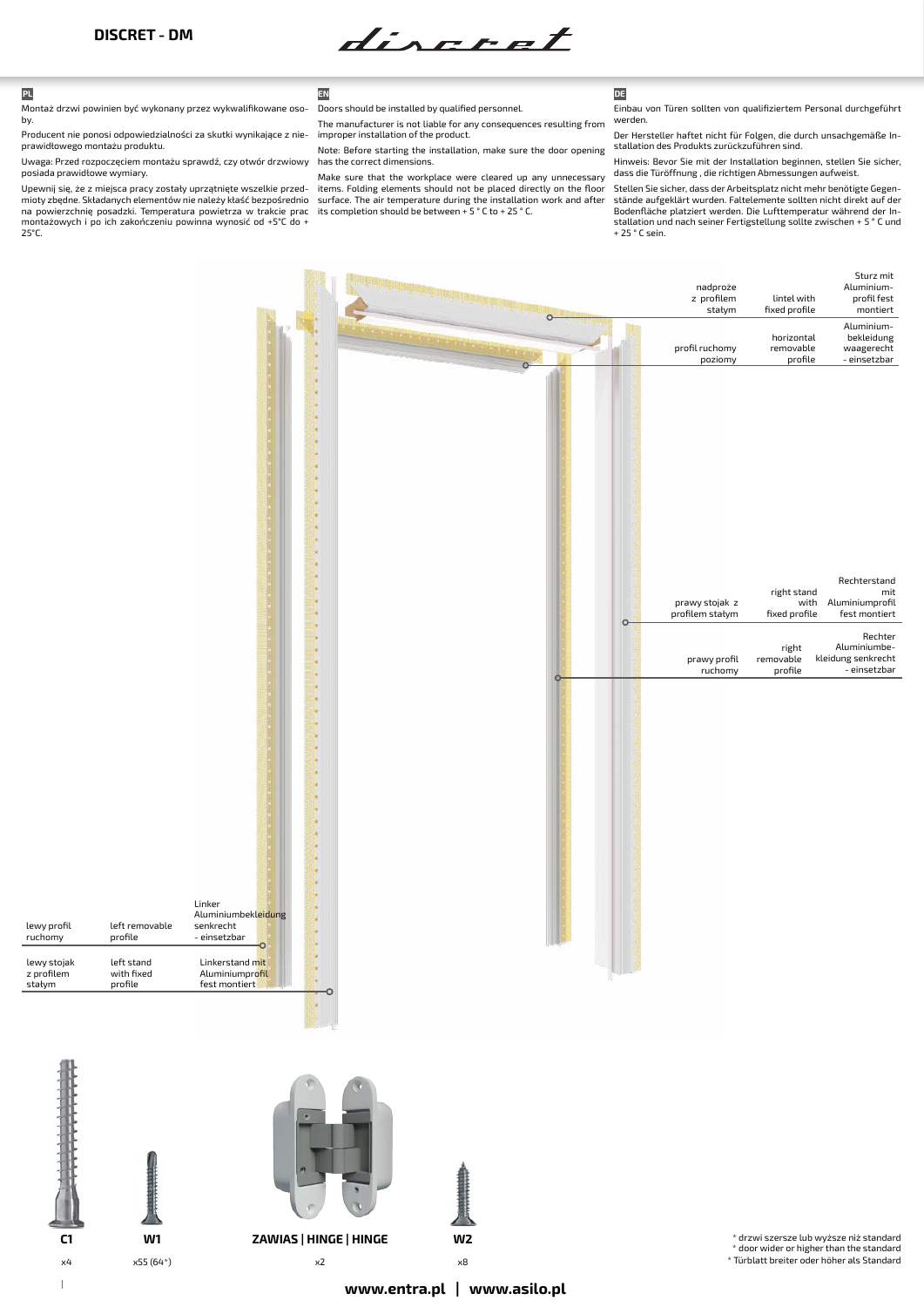



kurzu i innych zanieczyszczeń i cracks. nie może posiadać widocznych nierówności, rys czy pęknięć.

wych bez warstwy tynku na-commended to notch the plaster Verputzung ist es empfehlenściennego zaleca się wykonanie with the above-dimensions at swert, den Putz der obigen<br>wrębu w tynku o podanych wyżej plastering walls. The wall surfa- Abmessungen in Schritt einzuwymiarach na etapie tynkowania ce should be cleaned of dust and kerben Verputzen der Wand. Die ściany. Powierzchnia ściany po-other impurities and must not Wandfläche soll frei von Staub, winna być oczyszczona z pyłu, have visible bumps, scratches or kleinen Unregelmäßigkeiten,

Kratzer oder Risse sein.

Zrób podobnie w przypadku dru-giego stojaka. Pomiędzy stoja-kiem a nadprożem należy zachować kąt prosty.

über den Rand sich überstrecken. zaprawy klejowe do płytek np.: ZP414, ZP416 or ZP418, Ceresit ber ZP414 oder ZP418, Ceresit Danach nehmen Sie wieder die (Weber ZP414, ZP416 lub ZP418, CM17 Super Flexible). During the CM17 Super Flexible). Bei der Vor-<br>Türfutter aus der Maueröffnung Ceresit CM17 Super Flexible). W preparation of mortar, fol Schneiden Sie das Gitternetz rund um den Keilnutrand, so dicht an den Rand, wie nur möraus.

Pierwszą rozpórkę zamocuj w odległości 10cm od nadproża, następną w połowie wysokości,

Rechtwinkel muss erhalten ble- a kolejną 20cm od dołu.

discret





Dotnij siatkę tak aby nie wycho-dziła poza wręb, jednocześnie sięgała jak najbliżej jego krawędzi. Po zakończeniu wyjmij time. Once finished, remove the glich, sodas keine Gitternetzteile łącznie tzw. wysokoelastyczne mortars for tile such as: (Weber Flex-Leichtklebemörtel z.B. (Weościeżnicę z otworu drzwiowego. frame from the door opening.

Przygotuj zaprawę klejową (zazwyczaj 2-5kg) do montażu ościeżnicy. Należy stosować wytrakcie przygotowania zaprawy postępować należy zgodnie z in-manufacturer's instructions. strukcją producenta.

Nałóż warstwę kleju na całą powierzchnię wrębu.

Cut the grid so as not to go bey-ond a notch, reached as close as possible to the edge at the same

10cm of lintel, the next half-he-ight, and another 20cm from the bottom.

Prepare adhesive mortar (usually 2-5kg) to insttall the frame. Use only the so-called highly flexible

Apply a layer of adhesive on the entire surface of the notch.

auf der gegenüberliegende Seite. Kontrollieren Sie hier-bei die Flächenbündigkeit, der

iben.

spreizen prüfen. Der erste Türspanner muss 10cm unter Zargenkopfstück ange-bracht werden, der zweite in der Mitte und der dritte 20cm vom Boden.

Den Fliesenkleber zu einer sah-nigen Konsistenz anrühren (ca. 2-5kg). Wir empfehlen flexibler gaben vorgehen.v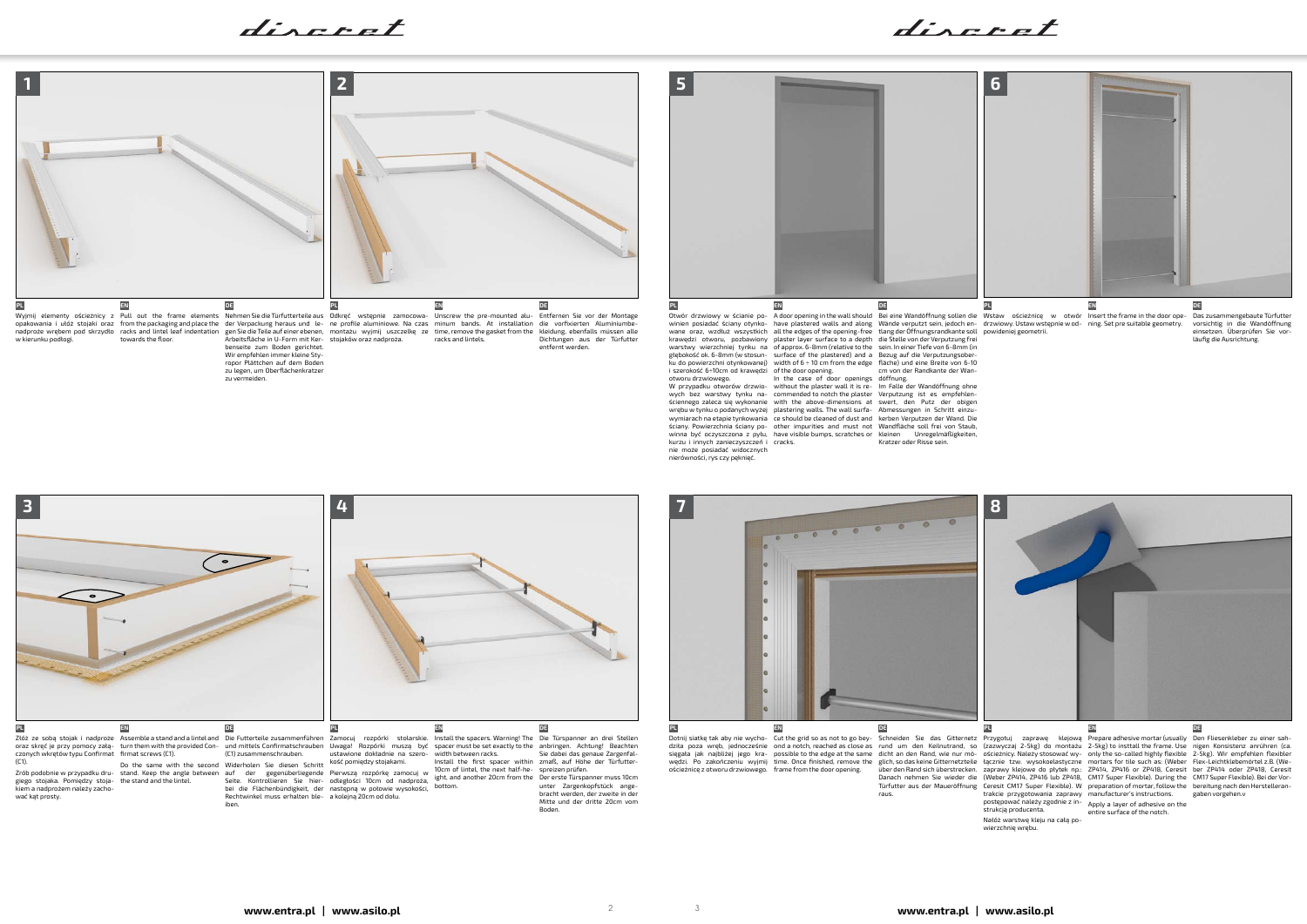**www.entra.pl | www.asilo.pl www.entra.pl | www.asilo.pl** <sup>4</sup> <sup>5</sup>



klej. To gwarantuje odpowiednie adhesion to the wall. przyleganie do ściany. Następnie przejdź na drugą stro-

nę.

Dociśnij ościeżnicę do płaszczy- Push the frame to the wall plane, leicht an die Mauer andrücken, klinów stolarskich mocując je between the frame and the wall. darauf, das der Spalt für die<br>znyściany,takabyzewszystkich sot otworów w profilach wypłynął glue. This ensures a sufficient Profillöchern gleichmäßig au-a ścianą.

stritt. Dadurch wird eine bessere Brzy nomocy noziomicy corpudá is not less than 12mm. With the lotgerechte, waagerechte Au-Przy pomocy poziomicy sprawdź geometrię ościeżnicy (piony sto-jaków, poziom nadproża) i usta-wienie względem powierzchni ściany. na dokonaj ponownej regulacji.

ny. Pozostaw na czas wskazany przez producenta aż pianka się utwardzi. wall. Leave in formal and the my pozostaw na czas wskazany wall. Leave it in for the time spe-<br>Fläche auftragen und glatt abzie-<br>hen, bis Sie eine glatte Ebene mit P<sup>rzez</sup> producenta aż pianka się cified by the manufacture

Wandhaftung gewährleistet.



Nałóż warstwę zaprawy klejo-wej na zewnętrzną powierzchnię profilu i ściany i wyrównaj aż do uzyskania równej płaszczyzny ze ścianą. and the wall and align until you get an equal plane with the wall.

wej na zewnętrzną powierzchnię the exterior surface of the profile Fläche auftragen und glatt abzie- usczelkę. Nadmiar uszczelki wy- the gasket. Cut off the excess neut anbringen. Die Bänder mit-<br>profili i ściany i wyrówna uzyskania równej płaszczyzny get an equal plane with the wall. der Wand erziehen worden ist. ze ścianą.



excess. Using a float, apply the nen Schaum mit einem Cutter- płaszczyźnie ściany, tak aby ze frame to the wall plane, so that die Mauer andrücken, so dass<br>adhesive layer on the edge of messer bündig ab. An den Keilthe wall notch on the side of the nutrand von der gegenliegende wypłynął klej. To gwarantuje od- This ensures a sufficient adhe- fillöchern gleichmäßig austritt. opposite wall.

side of the stand to fix the hinge ler ist als 12mm. Prüfen Sie die help of a level line, check again the geometry and orientation of the frame relative to the wall surface. Make sure that the hori-Ausrichtung geblieben ist, ggf. zontal beam lintel remains in the richten Sie mit Hilfe von Holzke-

Klebemörtel gleichmäßig auf die

der Mauer erlangen.

srichtung der Türfutter mit einer Wasserwaage. Stellen Sie sicher das der Sturz in der waagerechte

Spalt zwischen dem Rahmen und der Wand auf der ganzen Dicke der Mauer. Lassen Sie es für die Zeit, vom Hersteller angegeben.

tażowej. Nałóż warstwę kleju na całą powierzchnię wrębu.

nadproża przez wszystkie otwory za pomocą dołączonych wkrętów W1.

pozostawić szczelin.

wkrętów W2.

discret





mocą załączonych wkrętów W2. included W2 screws.

Z pomocą drugiej osoby umieść skrzydło w ościeżnicy. Przykręć With the help of another per-son place the wing in the frame. zawiasy za pomocą załączonych Screw the hinges with the inc-luded W2 screws.

powiednie przyleganie do ściany. Przykręć profile do stojaków i sion to the wall. Screw all the ho-les using the supplied W1 screws. Wand mit der Traufel den Kle-bemörtel anbringen. Dadurch wird eine bessere Wan-dhaftung gewährleistet, mittels Schrauben W1 anschrauben.

not to leave gaps.

Wkręć w skrzydło zawiasy za po-Screw the wing hinges with the Den Türblatt mit Hilfe einer zweiten Person an der Türfutter ein-<br>hängen und mittels Schrauben hängen und mittels Schrauben W2 mit der Türfutter anschrauben.

montieren.